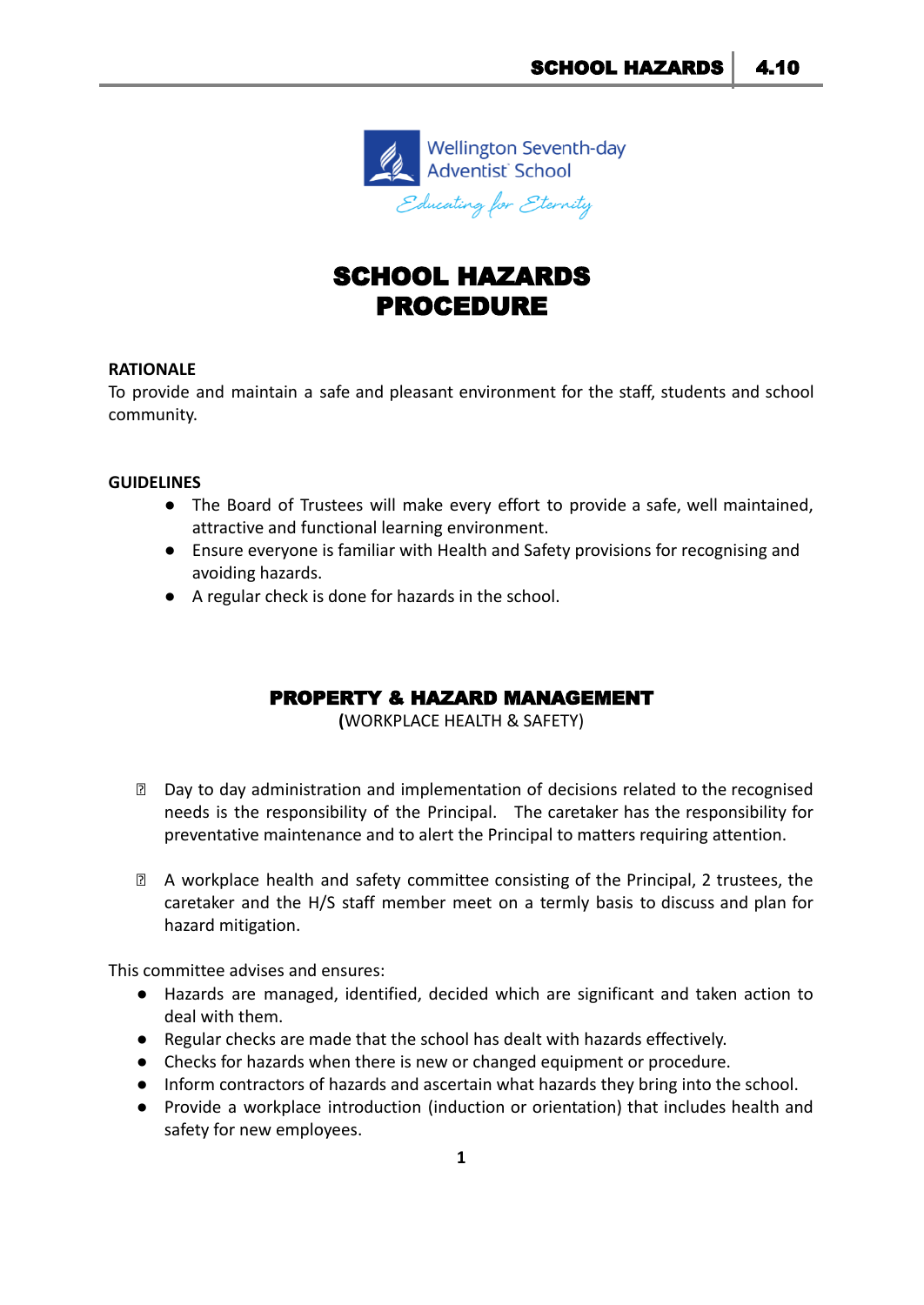- Provide staff with adequate health and safety information and training, and supervise staff until they can work safely.
- Have emergency procedures and equipment in place.
- Staff report incidents and injuries to the committee for investigation.
- If applicable support injured staff to stay at work (safely) or to return as soon as possible.

This ensures the school complies with the law that says there must be a systematic approach for dealing with hazards.

There are three parts to this:

- 1. Identify all the hazards in the school.
- 2. Identify the significant hazards. Work out which ones need immediate attention and which are of a lesser concern.
- 3. Take action to deal with the hazards remove them or at least reduce their impact.

When these things have been done the committee:

- 1. Reviews the situation regularly.
- 2. Adapts processes as new things/equipment and people are brought into the school.

#### **RESPONSIBILITIES OF EMPLOYEES WITH REGARD TO HEALTH & SAFETY**

- Keep work areas clean and tidy.
- **● Ensure hung classroom displays are well above adult eye level.**
- Use proper containers for the disposal of rubbish.
- Store materials, equipment and electrical equipment properly.
- Follow instructions provided on the use of equipment and handling/storage of chemicals.
- Report in writing any actual or potential health/safety hazards to the Principal or caretaker.
- Report all accidents or incidents where someone was or could have been injured to the Principal as soon as you can.
- Wear protective gloves when administering First Aid and report to the Principal any body fluid contact as soon as possible.
- Take all practical steps to ensure that you are safe at work and that you do not harm other people.

### **Review Responsibility:** *Board Chairperson, Board Property Person, Caretaker & Principal*

**Date Confirmed:** 13 May 2021

**Principal:** *Karla Mitchell*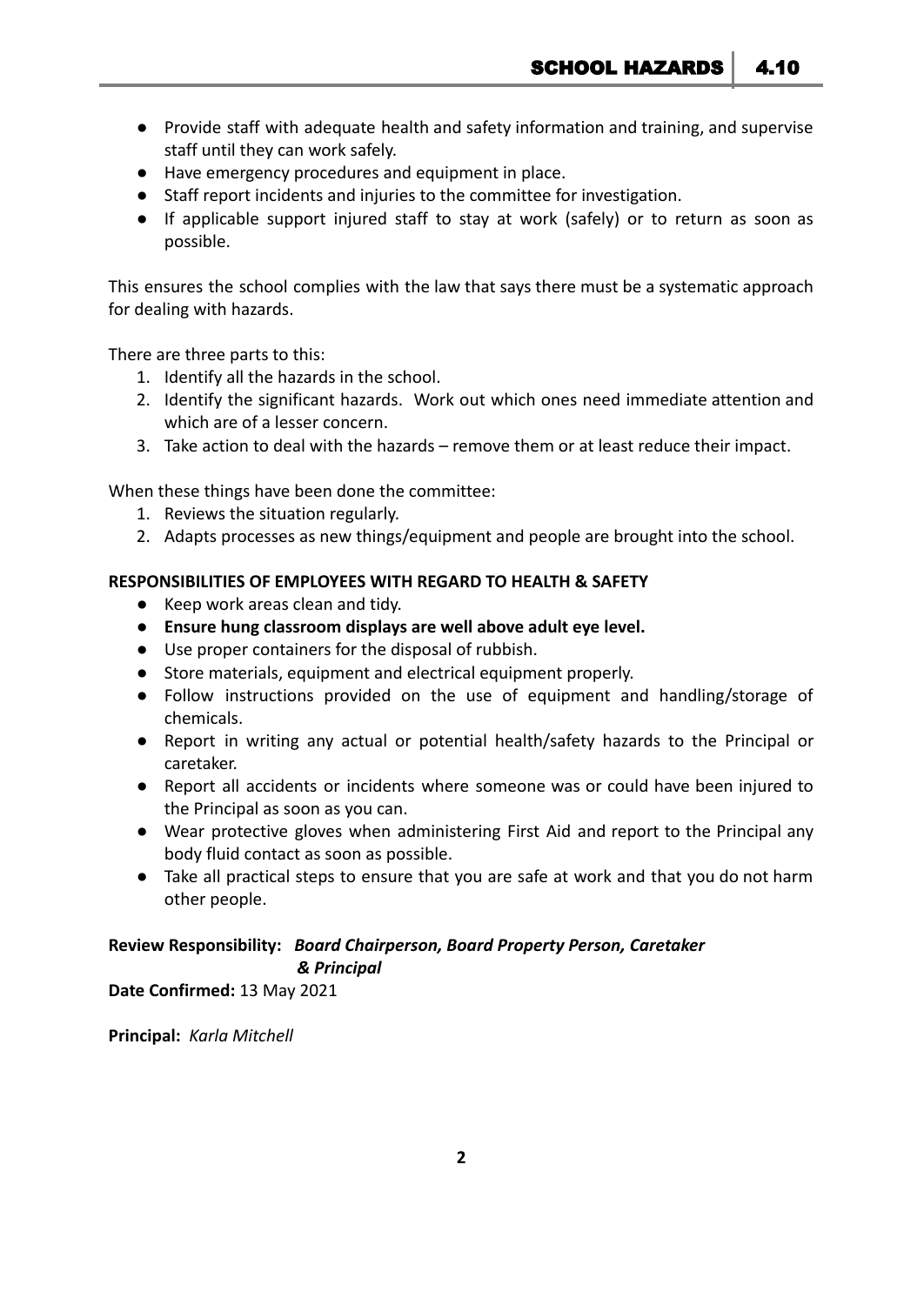## HAZARDS CHECKLIST

#### **General Date checked**

|                | Everyone is familiar with Health & Safety Procedures    |  |  |  |
|----------------|---------------------------------------------------------|--|--|--|
| $\overline{2}$ | A regular check is done for hazards in the school       |  |  |  |
| 3              | Flooring and non-slip surfaces are maintained and safe  |  |  |  |
| 4              | All hard-court surfaces drain freely                    |  |  |  |
| 5              | Stairs, steps and non-slip surfaces are maintained and  |  |  |  |
|                | safe                                                    |  |  |  |
| 6              | Handrails are maintained and safe                       |  |  |  |
| 7              | All furniture is maintained and safe                    |  |  |  |
| 8              | Storage of stationery and school equipment is safe      |  |  |  |
| 9              | Car park area is safe                                   |  |  |  |
| 10             | Drop off and collection points for students in cars are |  |  |  |
|                | safe                                                    |  |  |  |
| 11             | Storage of chemicals is safe and secure                 |  |  |  |
| 12             | Storage of cleaning materials is safe                   |  |  |  |

## **Facilities**

|   | Lighting                                  |  |  |  |
|---|-------------------------------------------|--|--|--|
|   | Electrical plugs, switches, cords, etc.   |  |  |  |
|   | <b>Electrical wring</b>                   |  |  |  |
|   | All electrical appliances are checked     |  |  |  |
|   | <b>Staff facilities</b>                   |  |  |  |
| 6 | Hot water supply for cleaning is safe     |  |  |  |
|   | Storage, preparation and handling of food |  |  |  |
|   | Windows meet minimum requirements         |  |  |  |
|   | (MoE circular)                            |  |  |  |

## **Equipment**

| Equipment stored safely when not in use            |  |  |
|----------------------------------------------------|--|--|
| Computers and keyboards – prevention of strain and |  |  |
| backache                                           |  |  |
| All staff understand safe work practices           |  |  |
| New staff are trained in safe work practices       |  |  |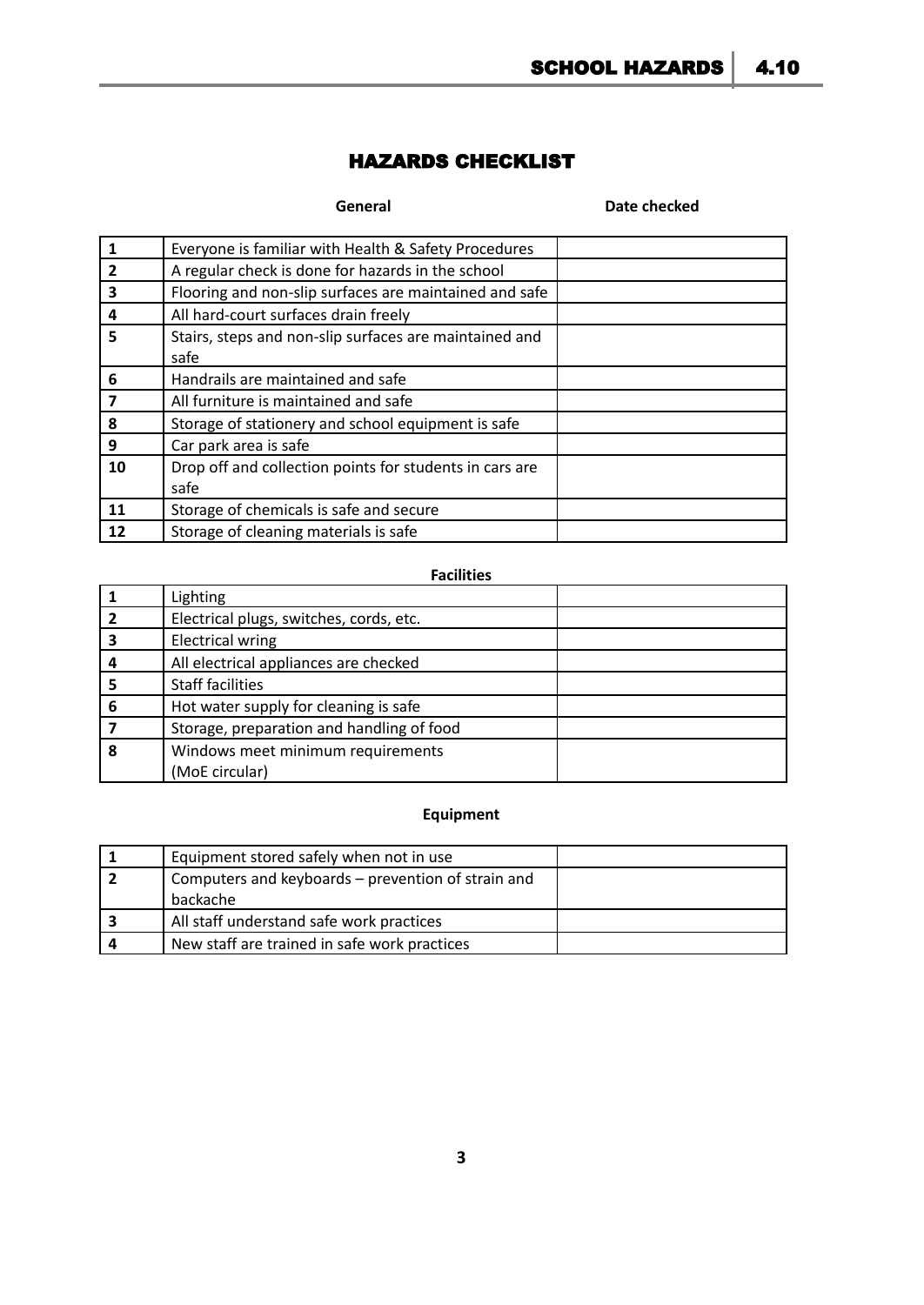#### **Emergency systems**

|   | Evacuation procedure is displayed                |  |  |  |
|---|--------------------------------------------------|--|--|--|
|   | Regular evacuation drills are carried out        |  |  |  |
|   | Emergency exits labelled clearly                 |  |  |  |
|   | First Aid kit checked                            |  |  |  |
|   | Disability register checked                      |  |  |  |
| 6 | Alarm system checked                             |  |  |  |
|   | Post emergency plan operation                    |  |  |  |
| 8 | Appropriate fire extinguishers are available for |  |  |  |
|   | differing fires                                  |  |  |  |

#### **Grounds**

|   | Check on all adventure playground structures       |  |  |  |
|---|----------------------------------------------------|--|--|--|
|   | Check on all ropes, swings, chains, seats, etc.    |  |  |  |
| 3 | Check on all surfaces under high impact structures |  |  |  |
|   | Are there any holes, tomos or obstacles to cause   |  |  |  |
|   | injury on the playing field                        |  |  |  |
|   | Sandpit covered and free from animal deposits      |  |  |  |
| 6 | Rubbish disposal - check on rats or mice           |  |  |  |
|   | Trees, shrugs likely to cause accidents, injury.   |  |  |  |
|   | Fence and gate are safe and secure                 |  |  |  |